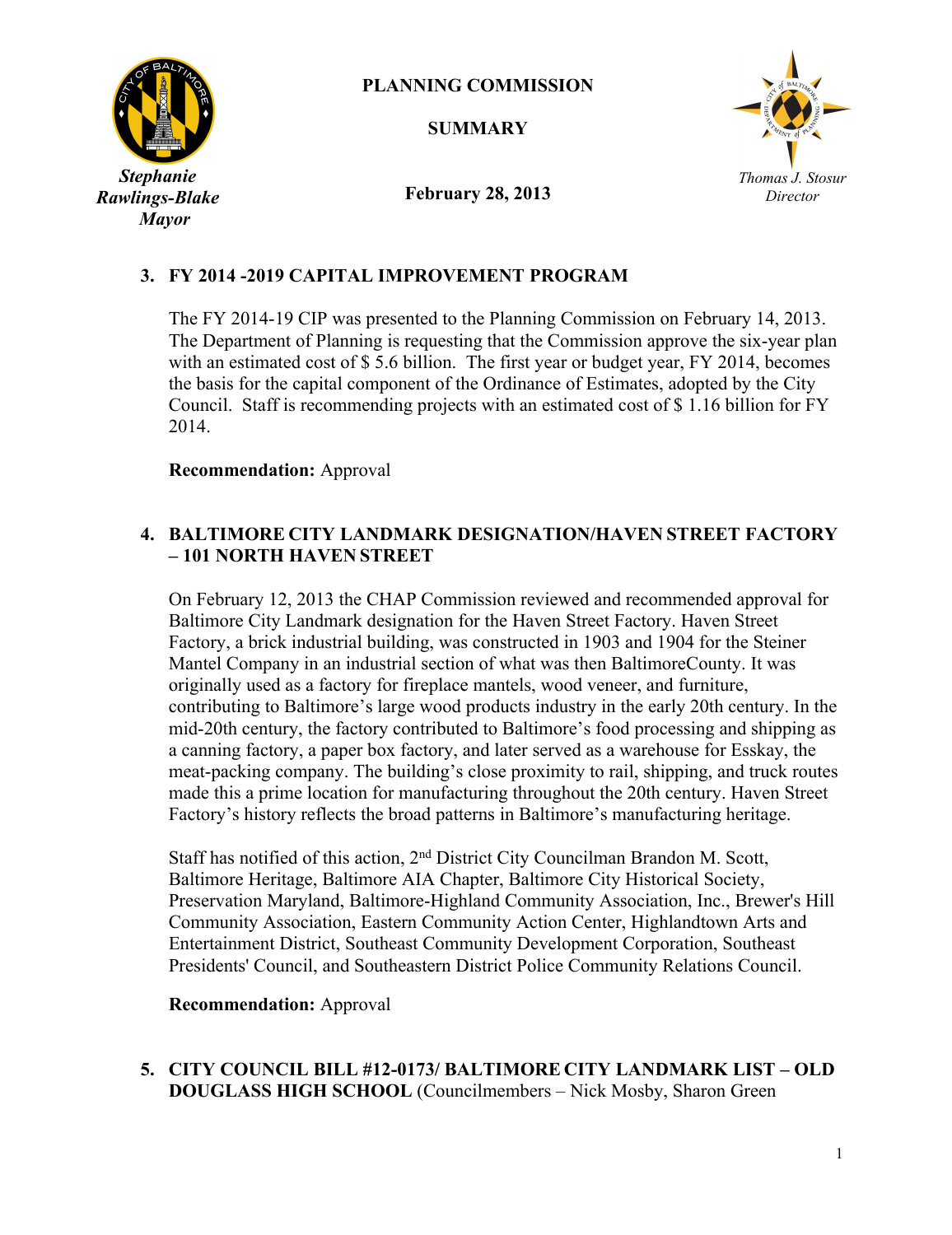Middleton, Bill Henry, Warren Branch, Brandon M. Scott, Rochelle 'Rikki' Spector, William "Pete" Welch, President Young) For the purpose of designating Old Douglass High School, 1645 North Calhoun Street, as a historical landmark.

On February 12, 2013, the CHAP Commission reviewed and recommended approval for designation as a Baltimore City Landmark. Old Douglass was the first high school established for African Americans in and the state of Maryland. Originally established as the ColoredHigh School in 1883, this institution is celebrating its 130th anniversary in 2013. This building, designed by Spencer E. Sisco and constructed in 1924, is the oldest existing building for African American education in the City of Baltimore. Its role in the history of BaltimoreCity as a site of African American education and empowerment is unsurpassed, nurturing many leaders in Civil Rights, law, government, and the arts.

Staff has notified the following of this action: Capital T. Partners, Property Manager for Owner of Record; 1645 North Calhoun Holdings, LLC, 7th District City Councilman Nick Mosby, Frederick Douglass High School Alumni Association, Inc., Baltimore Heritage, Baltimore AIA Chapter, Baltimore City Historical Society, Baltimore National Heritage Area, Preservation Maryland, Sandtown Habitat Homeowners Association, Sandtown-Winchester Improvement Association, Western District Police-Community Relations Council, West Baltimore Coalition, Western Community Action Center, Clergy United to Transform Sandtown (CUTS), Sandtown-Winchester Community Building in Partnership, Sandtown-Winchester Square Homeowners Association, Western Human Services Center and the Woodyear Neighborhood Association.

### **Recommendation:** Approval

## **6. MAJOR SUBDIVISION FINAL PLANS AND FINAL DESIGN APPROVAL/ WYNDHOLME VILLAGE**

On June 21, 2012, the Planning Commission approved a minor amendment to the PUD to convert previously approved condominium townhomes into fee-simple townhomes. The development team has requested two more condominium townhome groups  $(L \& M)$  be converted to thirteen fee-simple townhouse sites (Lots #57 through 69). The homes will use the same "Strauss" model materials palette and elevations presented to the Planning Commission in the June 21, 2012 meeting. There are no proposed changes to the existing street system, the other condominium lots, or forest conservation easements.

The Beechfield Community and Improvement Association has been notified of this project.

### **Recommendations:**

- Major Subdivision Final Plans: Approval
- Final Design Approval: Approval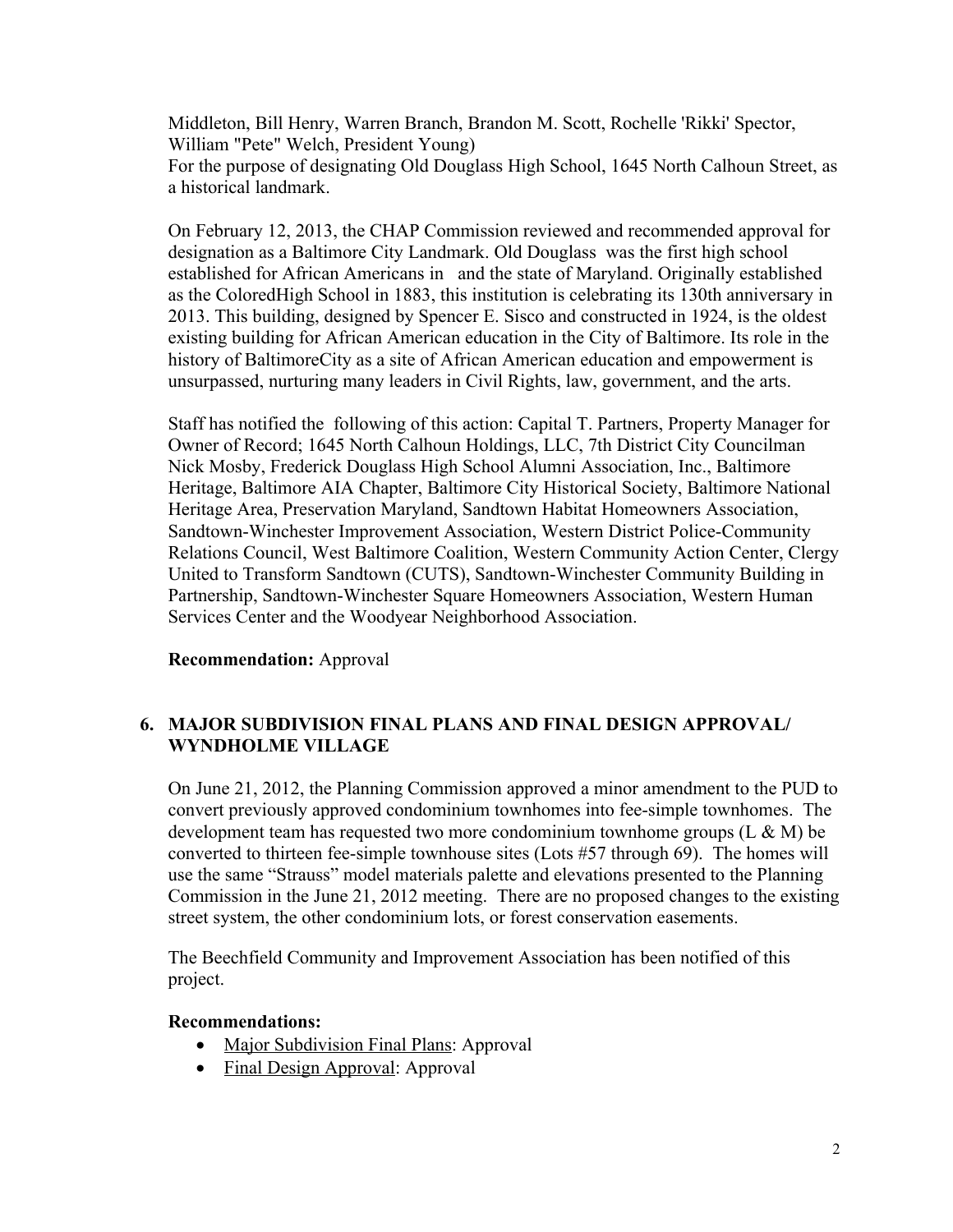## **CONSENT AGENDA**

**7. CITY COUNCIL BILL #13-0193/ CITY PROPERTY – RENAMING THE COUNCILWOMAN RITA R. CHURCH PAVILION AND RECREATION CENTER TO THE COUNCILWOMAN RITA R. CHURCH COMMUNITY CENTER** (Councilmembers **-**Mary Pat Clarke, Bill Henry, Carl Stokes, Robert W. Curran, James B. Kraft, Helen L. Holton, Sharon Green Middleton, Warren Branch, Brandon M. Scott, Rochelle 'Rikki' Spector, President Young, William "Pete" Welch, Edward L. Reisinger)

For the purpose of changing the name of the Councilwoman Rita R. Church Pavilion and Recreation Center, located on the southwest side of Saint Lo Drive between Harford Road and Sinclair Lane in Block 4199, Lot 001, more definitely described as 900 feet, more or less, southeast from the intersection of Saint Lo Drive and Harford Road, to the Councilwoman Rita R. Church Community Center.

The Planning Commission approved City Council Bill # 09-0312 on May 9, 2009 to name the Pavilion in Clifton Park as the Councilwoman Rita R. Church Pavilion and Recreation Center. Mrs. Church was a member of the Baltimore City Council from 1994- 1999. She served as a member of the Planning Commission from 2002-2006. This request is consistent with the previous Planning Commission action, and staff remains in full support.

**Recommendation:** Approval

### **8. FINAL DESIGN APPROVAL/SINAI HOSPITAL PUD – 2401 BELVEDERE AVENUE – DROP-OFF CANOPY AND FAÇADE IMPROVEMENTS**

Sinai Hospital proposes to update the façade of portions of the General Hospital and the Blaustein wing, to materials used in recent hospital additions such as the South Tower and the Children's Hospital addition. A new projecting canopy will be built to provide better cover for patron drop-off at the main entrance. Signage will be updated and augmented on these same elevations.

**Recommendation:** Approval

## **9. REVISED FINAL DESIGN APPROVAL/CHESAPEAKE PAPERBOARD PUD – SIGNAGE – OFFICE BUILDING SIGN**

On February 21, 2008 the Planning Commission approved the tenant signage package for the Chesapeake Paperboad PUD. Approved within that package was a major tenant sign on the office building. The current proposal modifies the originally approved plan by placing the sign just below the fourth floor windows rather than the fifth floor windows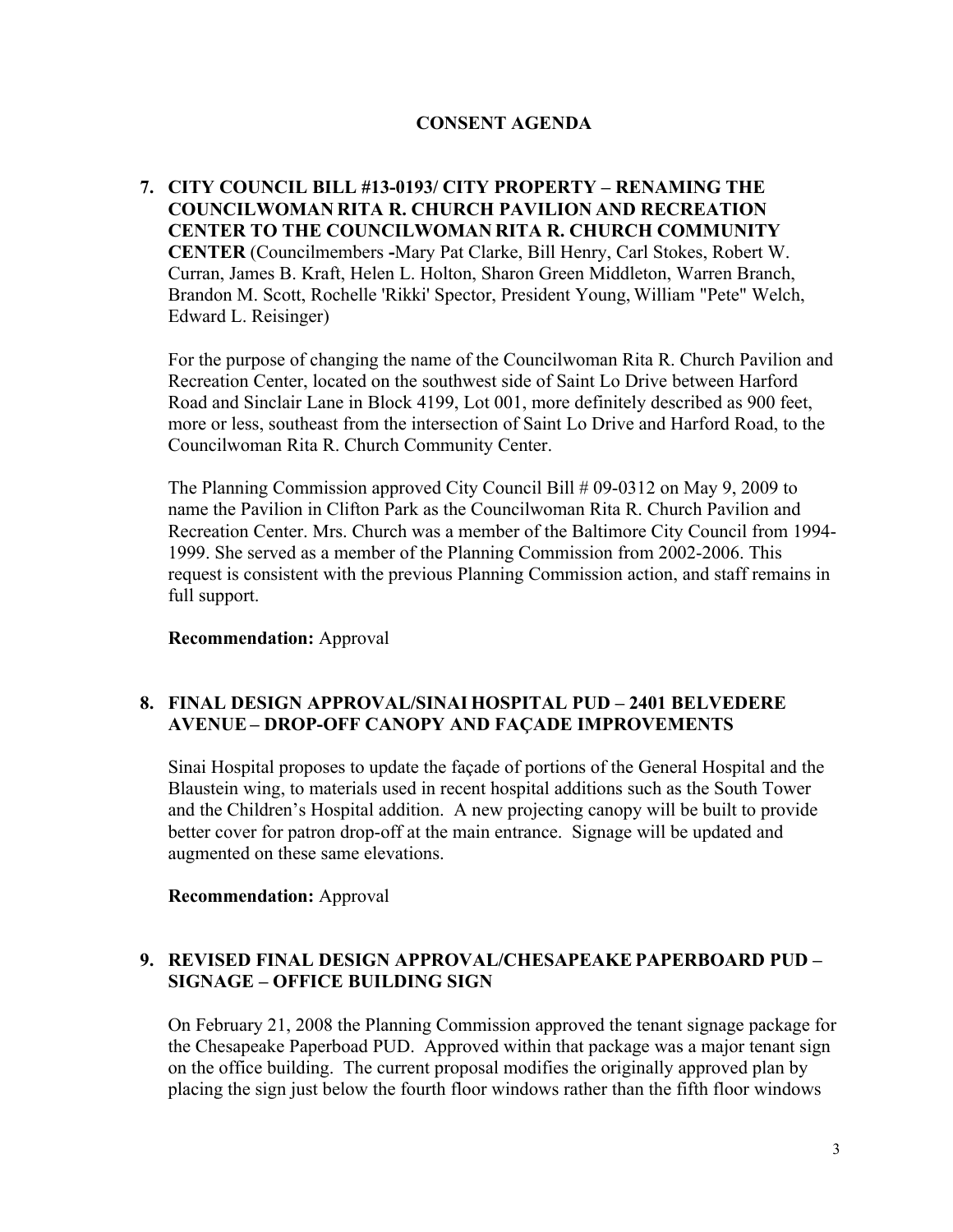and proposes a large, single graphic sign versus individual letters. These minor changes have been reviewed and approved by staff. No additional tenant signage will be permitted within this façade of the building.

### **Recommendation:** Approval

## **10. MINOR SUBDIVISION (LOT LINE ADJUSTMENT) FINAL PLANS – 311 & 315 BROXTON ROAD**

These adjoining properties are in the northeastern portion of the Homeland neighborhood. Each is improved with a single-family detached home. The purpose of this minor subdivision is to enable transfer of an approximately 15 feet wide strip of land from the lot known as 315 Broxton Road to the lot known as 311 Broxton Road. The area to be conveyed would amount to approximately 1,978 square feet or 0.045 acre. There is no new development associated with this minor subdivision (lot line adjustment), but it would allow a one-story side porch to be added to the structure at 311 Broxton Road. The applicant has notified concerned community groups and adjacent property owners in accordance with subdivision regulations, and no objections have been received. Final Plans have been submitted that address all agency comments.

#### **Recommendation:** Approval

## **11. CITY COUNCIL BILL #13-0177/CITY STREETS - OPENING - CERTAIN STREETS AND ALLEYS OR PORTIONS OF THEM BOUNDED BY NORTH AVENUE, WARWICK AVENUE, BAKER STREET, AND THE CSX TRANSPORTATION INC. RAILROAD RIGHT OF WAY**(City Council President - Administration)

For the purpose of condemning and opening certain streets and alleys or portions of them bounded by North Avenue, Warwick Avenue, Baker Street, and the CSX Transportation Inc. Railroad Right of Way, as shown on Plat 298-A-16 in the Office of the Department of General Services; and providing for a special effective date.

Planning Commission considered this street closing at their June 21, 2012 hearing for closing all streets and alleys bounded by North Avenue, Warwick Avenue, Baker Street, and the CSX Transportation, Inc. Railroad Right of Way, as shown on Plat 298-A-16A. These street and alley closings will allow Coppin State University to construct its proposed Science and Technology Center (STC). This project is part of the University's broader Facilities Master Plan.

All adjacent property owners have consented to the closing. Thus these rights-of-way areas are not needed for public purposes and can be declared surplus or excess right-ofway.

#### **Recommendation:** Approval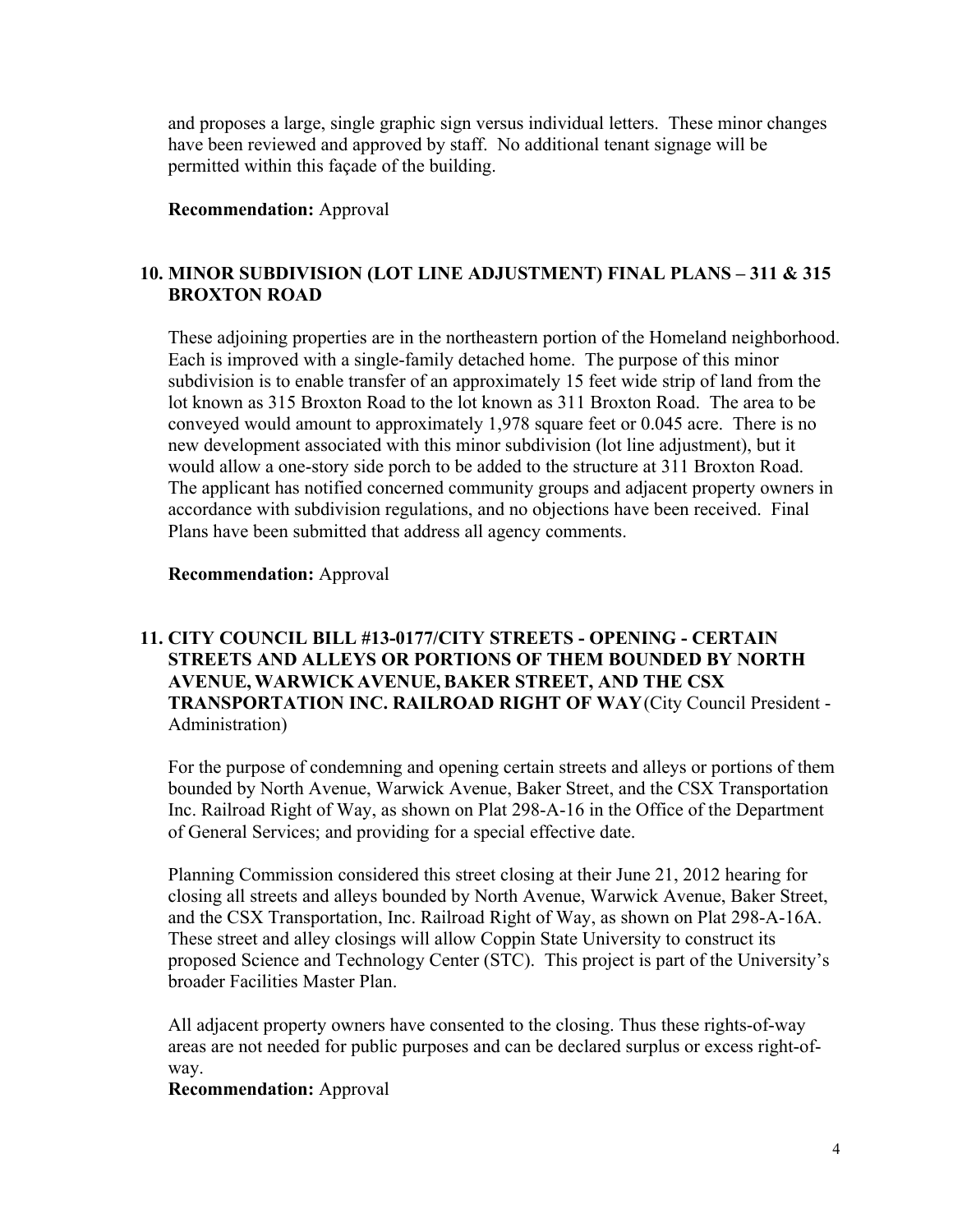## **12. CITY COUNCIL BILL #13-01178/ CITY STREETS - CLOSING - ALL STREETS AND ALLEYS BOUNDED BY NORTH AVENUE, WARWICK AVENUE, BAKER STREET, AND THE CSX TRANSPORTATION, INC. RAILROAD RIGHT OF WAY**(City Council President - Administration)

For the purpose of condemning and closing all streets and alleys bounded by North Avenue, Warwick Avenue, Baker Street, and the CSX Transportation, Inc. Railroad Right of Way, as shown on Plat 298-A-16A in the Office of the Department of General Services; and providing for a special effective date.

Planning Commission considered this street closing at their June 21, 2012 hearing to close all streets and alleys bounded by North Avenue, Warwick Avenue, Baker Street, and the CSX Transportation, Inc. Railroad Right of Way, as shown on Plat 298-A-16A. These street and alley closings will allow Coppin State University to construct its proposed Science and Technology Center (STC). This project is part of the University's broader Facilities Master Plan.

All adjacent property owners have consented to the closing. Thus these rights-of-way areas are not needed for public purposes and can be declared surplus or excess right-ofway. This legislation is the third step in a four step process that is required to dispose of surplus right-of-way property. This request is consistent with the previous Planning Commission action, and staff remains in full support.

#### **Recommendation:** Approval

## **13. COUNCIL BILL #13-0179/SALE OF PROPERTIES - FORMER BEDS OF CERTAIN STREETS AND ALLEYS OR PORTIONS OF THEM** (City Council President - Administration)

For the purpose of authorizing the Mayor and City Council of Baltimore to sell, at either public or private sale, all its interest in certain parcels of land known as the former beds of certain streets and alleys or portions of them bounded by North Avenue, Warwick Avenue, Baker Street, and the CSX Transportation, Inc., Railroad Right of Way and no longer needed for public use; and providing for a special effective date.

Planning Commission considered this street closing at their June 21, 2012 hearing to close certain parcels of land known as the former beds of certain streets and alleys or portions of them bounded by North Avenue, Warwick Avenue, Baker Street, and the CSX Transportation, Inc., Railroad Right of Way. These street and alley closings will allow Coppin State University to construct its proposed Science and Technology Center (STC). This project is part of the University's broader Facilities Master Plan.

These streets are no longer needed for a public purpose. This is the fourth step in a four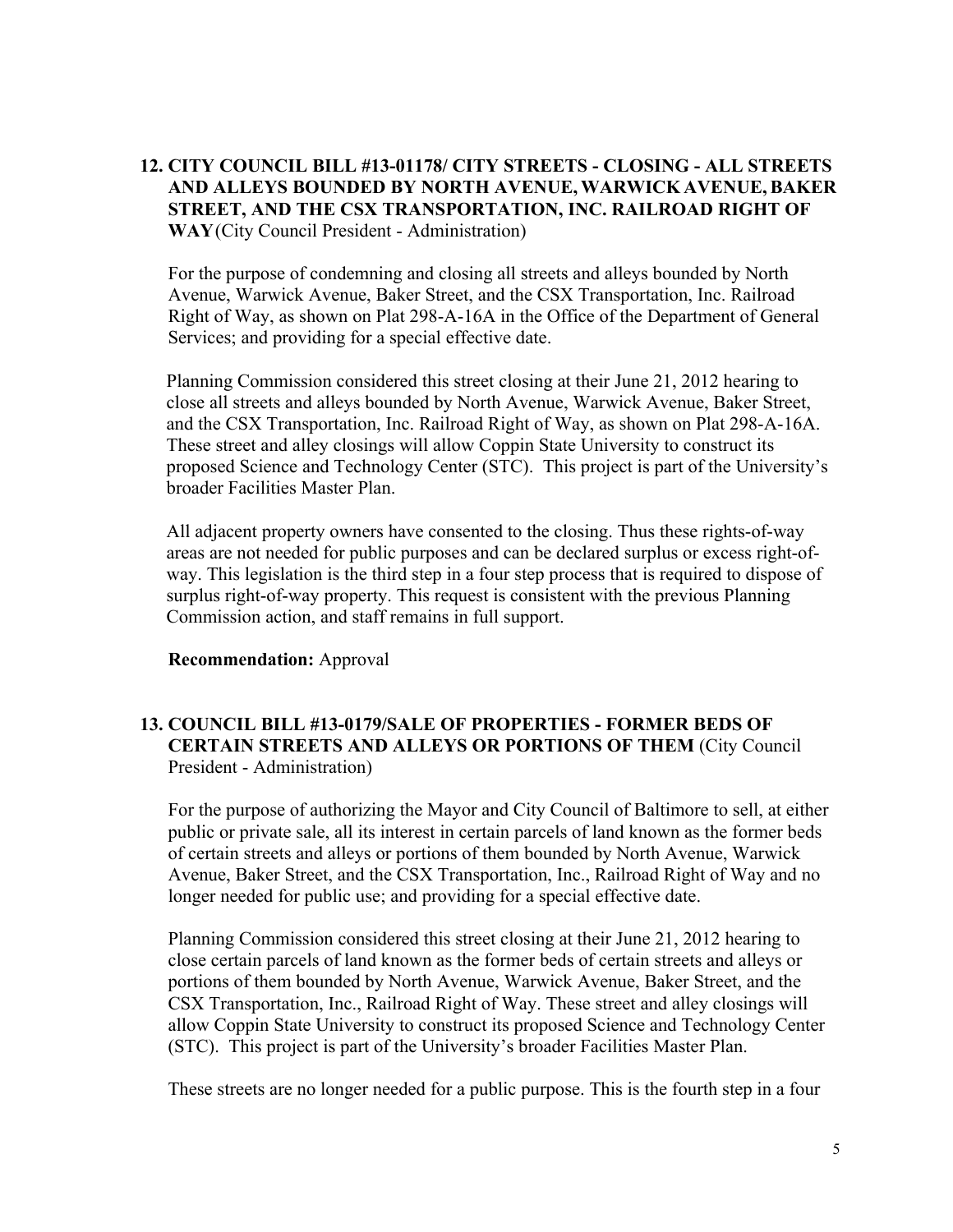step process. This action is consistent with the previous Planning Commission actions, and staff remains in full support.

### **Recommendation:** Approval

## **14. CITY COUNCIL BILL #13-0180/CITY STREETS - OPENING - A PORTION OF FREMONT AVENUE** (City Council President - Administration)

For the purpose of condemning and opening a portion of Fremont Avenue, extending from Baltimore Street southeasterly 154.0 feet, more or less, as shown on Plat 329-A-23 in the Office of the Department of General Services; and providing for a special effective date.

Planning Commission considered this street closing at their November 17, 2011 hearing to close a portion of Fremont Avenue, extending from Baltimore Street southeasterly 154.0 feet, more or less, as shown on Plat 329-A-23. The proposed street closings areas will become part of the University of Maryland BioPark PUD. The street closings will allow the applicant to consolidate properties and create a 'gateway' to the BioPark.

All adjacent property owners have consented to the closing. Thus these rights-of-way areas are not needed for public purposes and can be declared surplus or excess right-ofway.

### **Recommendation:** Approval

## **15. CITY COUNCIL BILL #13-0181/CITY STREETS - CLOSING - A PORTION OF FREMONT AVENUE AND 2 PORTIONS OF MARTIN LUTHER KING, JR. BOULEVARD** (City Council President - Administration)

For the purpose of condemning and closing a portion of Fremont Avenue and 2 portions of Martin Luther King, Jr. Boulevard, lying between Fairmount Avenue and Hollins Street, as shown on Plat 329-A-23A in the Office of the Department of General Services; and providing for a special effective date.

Planning Commission considered this street closing at their November 17, 2011 hearing. The proposed street closings areas will become part of the University of Maryland BioPark PUD. The street closings will allow the applicant to consolidate properties and create a 'gateway' to the BioPark.

The request is for the closing a portion of Fremont Avenue and 2 portions of Martin Luther King, Jr. Boulevard, lying between Fairmount Avenue and Hollins Street, as shown on Plat 329-A-23A. This legislation is the third step in a four step process that is required to dispose of surplus right-of-way property. Thus these rights-of-way areas are not needed for public purposes and can be declared surplus or excess right-of-way.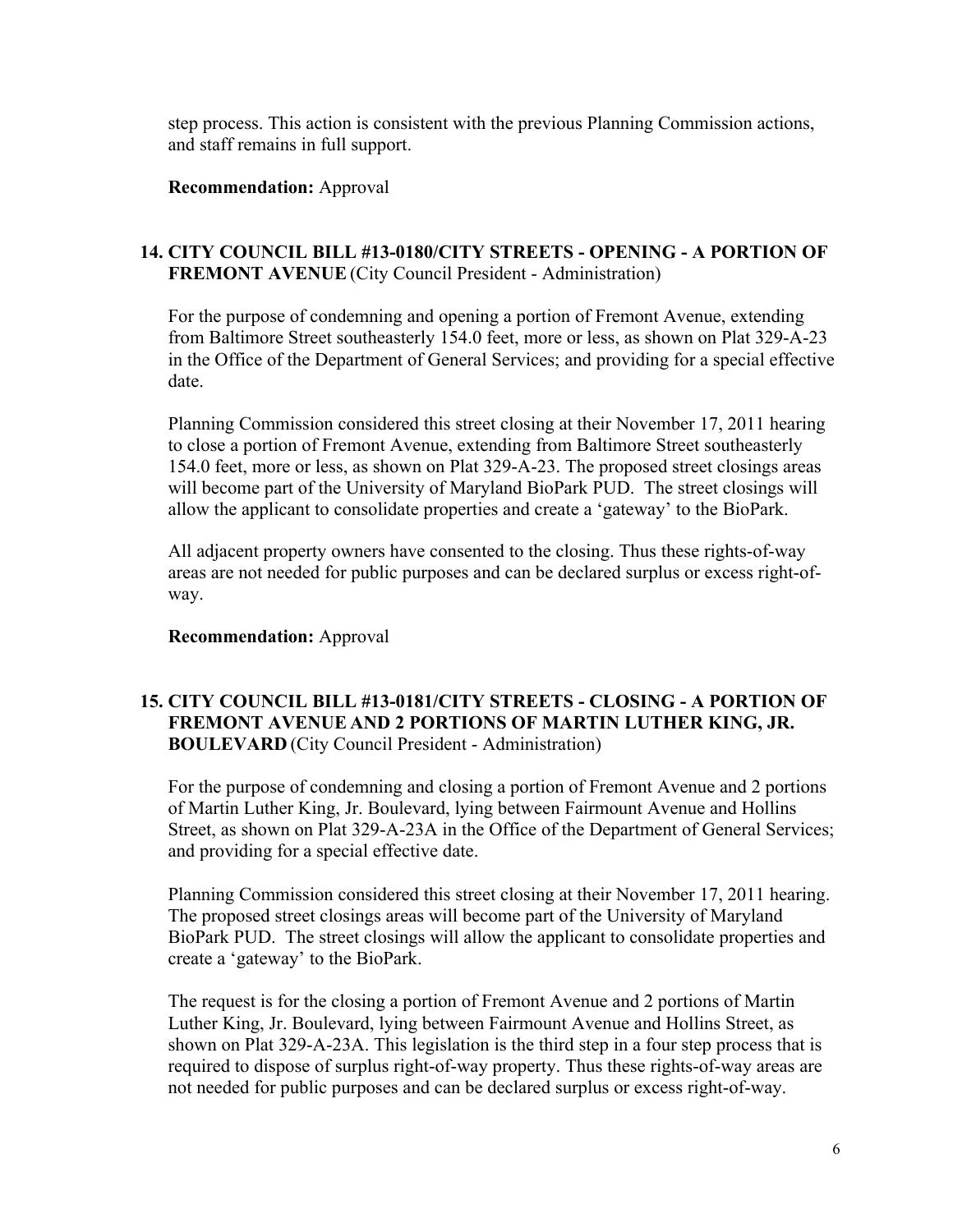## **16. CITY COUNCIL BILL #13-0182/SALE OF PROPERTIES - FORMER BEDS OF A PORTION OF FREMONT AVENUE AND 2 PORTIONS OF MARTIN LUTHER KING, JR. BOULEVARD** (City Council President - Administration)

For the purpose of authorizing the Mayor and City Council of Baltimore to sell, at either public or private sale, all its interest in certain parcels of land known as the former beds of a portion of Fremont Avenue and 2 portions of Martin Luther King, Jr. Boulevard lying between Fairmount Avenue and Hollins Street and no longer needed for public use; and providing for a special effective date.

Planning Commission considered this street closing at their November 17, 2011 hearing. The sale of these street beds will become part of the University of Maryland BioPark PUD. The street closings will allow the applicant to consolidate properties and create a 'gateway' to the BioPark.

This bill authorizes the Mayor and City Council of Baltimore to sell all its interest in certain parcels of land known as the former beds of a portion of Fremont Avenue and 2 portions of Martin Luther King, Jr. Boulevard lying between Fairmount Avenue and Hollins Street. These streets are no longer needed for a public purpose. This is the fourth step in a four step process. This action is consistent with the previous Planning Commission actions, and staff remains in full support.

### **Recommendation:** Approval

## **17. CITY COUNCIL BILL #13-0184/ ACQUISITION OF PROPERTY - 4629 LIBERTY HEIGHTS AVENUE** (City Council President - Administration)

For the purpose of authorizing the Mayor and City Council of Baltimore to acquire, by purchase or condemnation, the fee simple or other interests in certain property known as 4629 Liberty Heights Avenue (Ward 28, Section 3, Block 8297, Lot 1), and needed for extinguishment of a restrictive covenant; and providing for a special effective date.

Planning Commission considered this street closing at their January 12, 2012 hearing. This action of authorizing the Mayor and City Council of Baltimore to acquire, by purchase or condemnation, the fee simple or other interests in certain property known as 4629 Liberty Heights Avenue (Ward 28, Section 3, Block 8297, Lot 1), and needed for extinguishment of a restrictive covenant.

This property was identified for acquisition in the Howard Park Business Urban Renewal Plan. This Plan is a comprehensive plan for the business corridor which includes potential for large retail use such as a supermarket. This action is consistent with the previous Planning Commission actions, and staff remains in full support